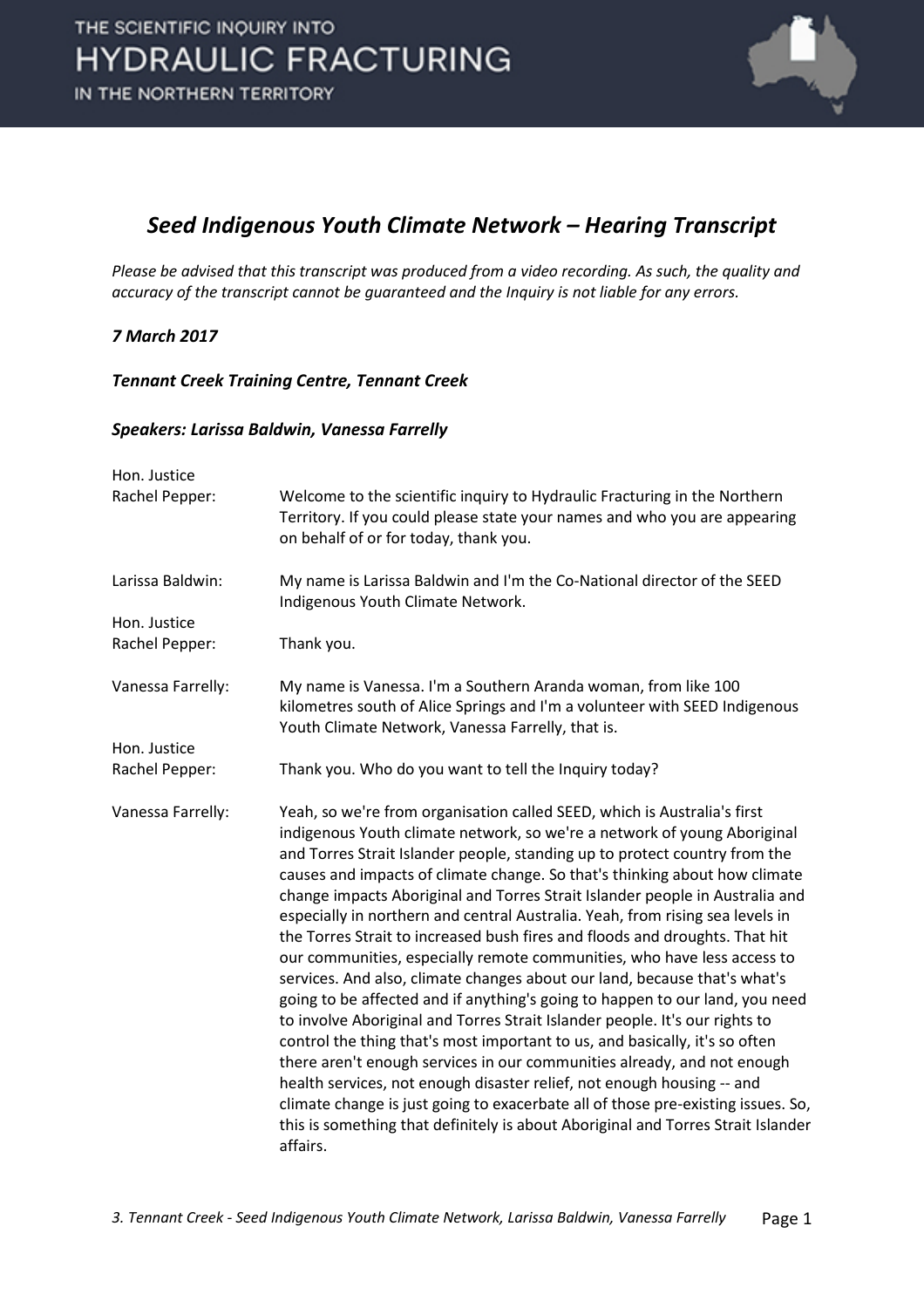IN THE NORTHERN TERRITORY



And where I'm from, by 2050 I've heard that the temperature could rise by twenty degrees, which is massive for people living on outstations with no access to the kind of housing to prepare themselves for that. It's basically going to make a mass kind of scale removal of people off their country and off their land because it's just not hospitable for us to live there anymore. So that's about our culture. It's about our survival as a people and so it definitely concerns us. And then SEED also kind of traces that back to what causes climate change and how that impacts Aboriginal and Torres Strait Islander people again and that's fossil fuel extraction on our land. So that's why we got involved in fracking in the Northern Territory because fracking is going to contribute to climate change and make the impacts worse, and it's also fifty percent of the land in the Northern Territory is under some Aboriginal title and so definitely it's about our rights and it's about getting consent and then it's about how that comes back and impacts us when the climate change impacts hits us.

Larissa Baldwin: So I guess when we, SEED as an organisation, our role we feel is to raise awareness of climate change in community and talk to people about what's already happening, what the changes they can see, but also make sure Aboriginal and Torres Strait Islander people are empowered to take, raise their voice on this issue because right now, we can see a lot of this stuff that's happening around climate is dominated by non-indigenous people and it doesn't talk about what/how the impact is going to happen in the territory. In the last year alone, we've seen almost two degrees of warming. We've seen massive events like, coral bleaching in Queensland, we've seen the massive mangrove drive die off from the gulf all the way to Weipa -- and these are climate impacts that inevitably are going to impact us. When we first heard about the scale of the licences in the territory, one of the reasons we came here is we were like, as young Aboriginal people really sure that you could bet that the consultation hadn't happened with community that there weren't going to be communities that were covered in these licences and they didn't know about it.

> So what have we wanted to come up here and to do is just try and reach out to communities, see what they knew, and also basically raise their concerns or empower our communities to raise their concerns to government, so that's what we've been doing over the last year specifically, in the NT. One of the things that came up, so we came up here to maybe find one community work with them, what ended up happening is that we were inundated by people who were just like we haven't been informed about what's going to happen here. We know one of the principles that we've talked about with working with SEED is like, the UNN rights Indigenous peoples and that's to free, informed and prior consent. And there are so many instances that we've seen over the last year where people just don't have the information about what fracking is going to mean. We've seen it in the resources that have been provided to people, we've talked to elders, people who've said that when they were approached by these companies, they were told that the impact on land would be the size of a billycan. We understand that in many places, interpreters weren't used, so this is a massive issue, and then once we actually explained to people what fracking is in language that they can understand, the size and scale of not just the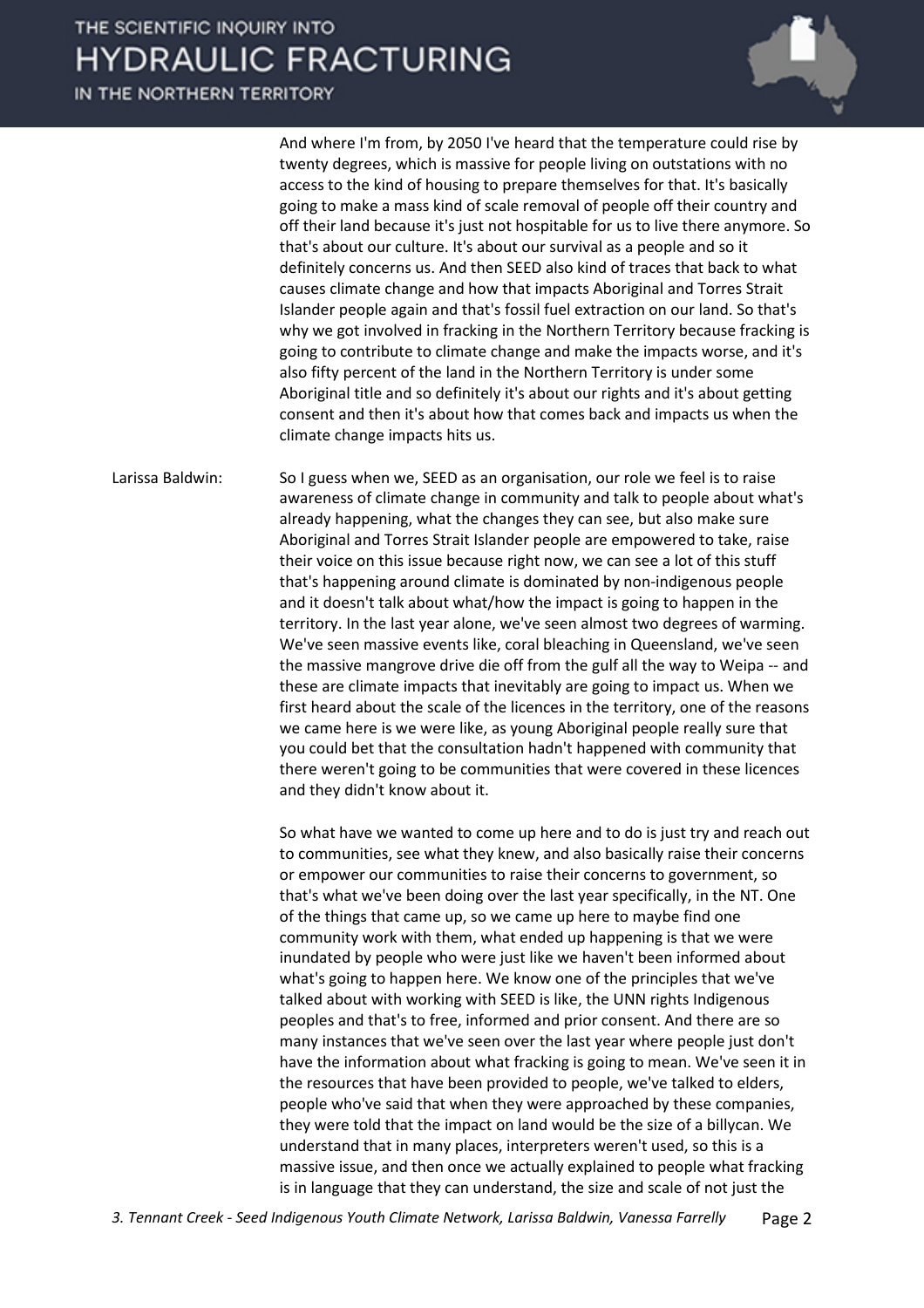IN THE NORTHERN TERRITORY



fracking industry, but the fact of how much land mass, shale gas fields are going to cover.

People are really concerned; they're concerned about one, water; two, they're concerned about the fact people know that they can only say yes and no to these agreements in the exploration stage, so that means during extraction, they have no right to say where these wells are going to be drilled, and obviously for Aboriginal people where we have to deal with cultural heritage and looking after our land, this is a big issue for people. The companies for shale gas because of the where its trapped and that sort of stuff, they're not going to be able to set out a neat plan of where they're going to have to drill, they have to drill where the gas is; and if Aboriginal people don't have a say in that, then that creates a lot of issues for people. We've spent a lot of time up in Borroloola, where people have been dealing with the run-off and the pollution from McArthur river mine, and one of the things that the people are talking about on the ground a lot is like, 'what if this does impact our water people know that their water comes from ground sources?', and people are really worried that this could be polluted. And I guess, from a more Aboriginal-centric point of view, is just that, we are a nation of people that have been removed from land and we have dealt with over decades the removals, the stolen generation, there's a lot of trauma already in our community, and we've seen people are really worried and we don't go into communities to be alarmous. What we want to do is give people information about what's happening, what shall gas fracking could mean for the country and what evidence we have.

A lot of the things that we can point to is stuff that happening in the United States, stuff that's happened in Mexico, where people have actually had to evacuate communities, and we know that for Aboriginal people, the actual evacuation from land - that would cause a great amount of trauma. So, when you actually look at this industry, it's going to create some jobs, it's going to create some money, but two weeks ago, or three weeks ago, we have the government produce a report on closing the gap that said that it wasn't, except for one key issue, it wasn't closing the gap in a bunch or range of different issues. We see fracking in the Northern Territory because of the tops of communities because of these are our most remote, our most vulnerable communities, we see this as a huge risk that people aren't taking into consideration. We think it's really important that Aboriginal people are consulted, and we really want to thank the panel for ... we did really push for, in the stages of the last election, we really did push for Aboriginal people to get enrolled to vote, to lobby the government and say that their voice wasn't being heard on this issue.

We also talked a lot about the fact that the government had promised a moratorium, so we're ... none part as an organisation, so what we did provide was information about what people proposing about fracking, who's pro-fracking, and who was ... I think ALP ultimately was saying that they were putting a pause on it and allow time for consultation. So we made it ... we went out into a lot of communities throughout the territory talking about the fact that this territory election was going to be really important, having their voice heard. We've been doing a lot of work in the lead up to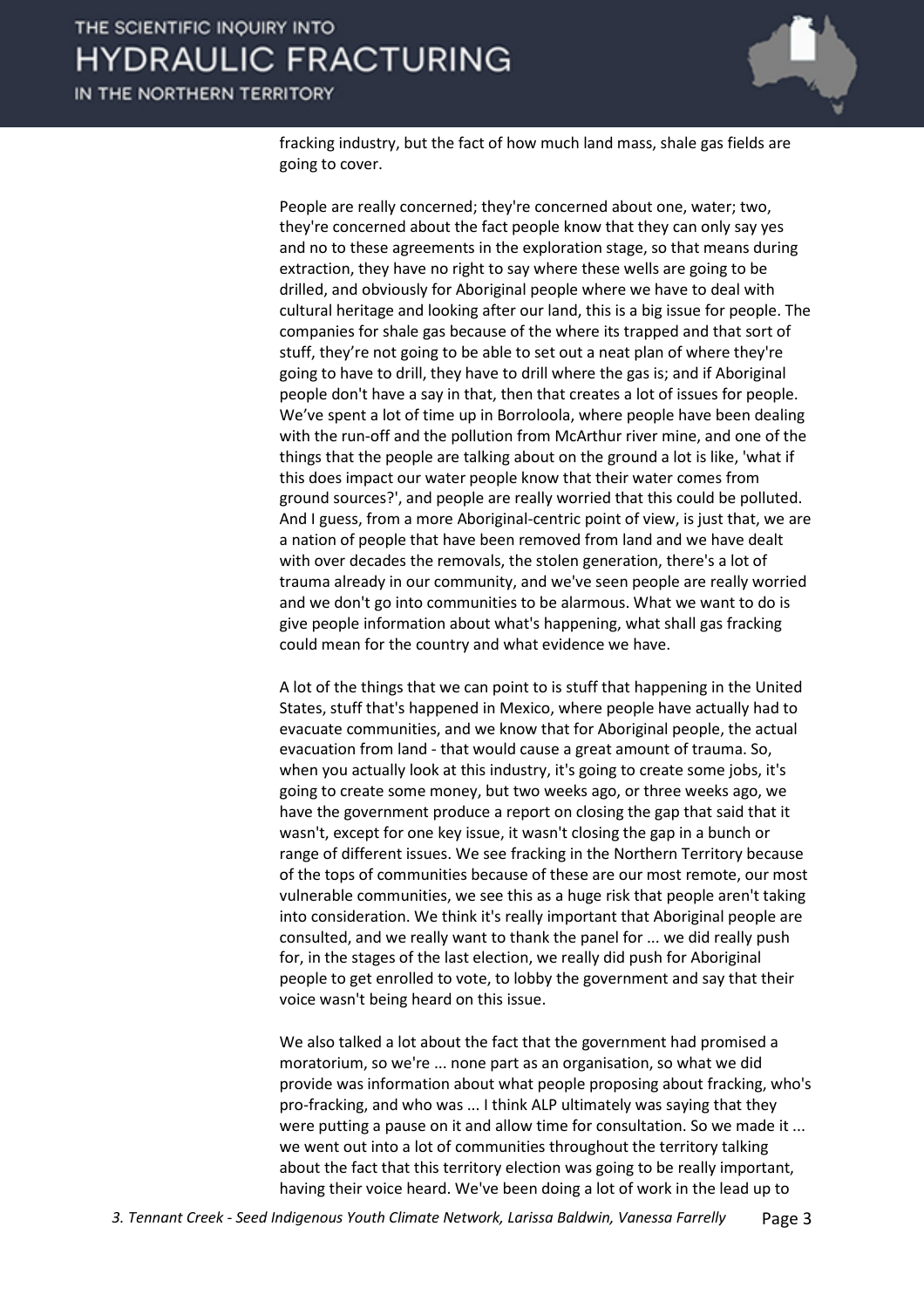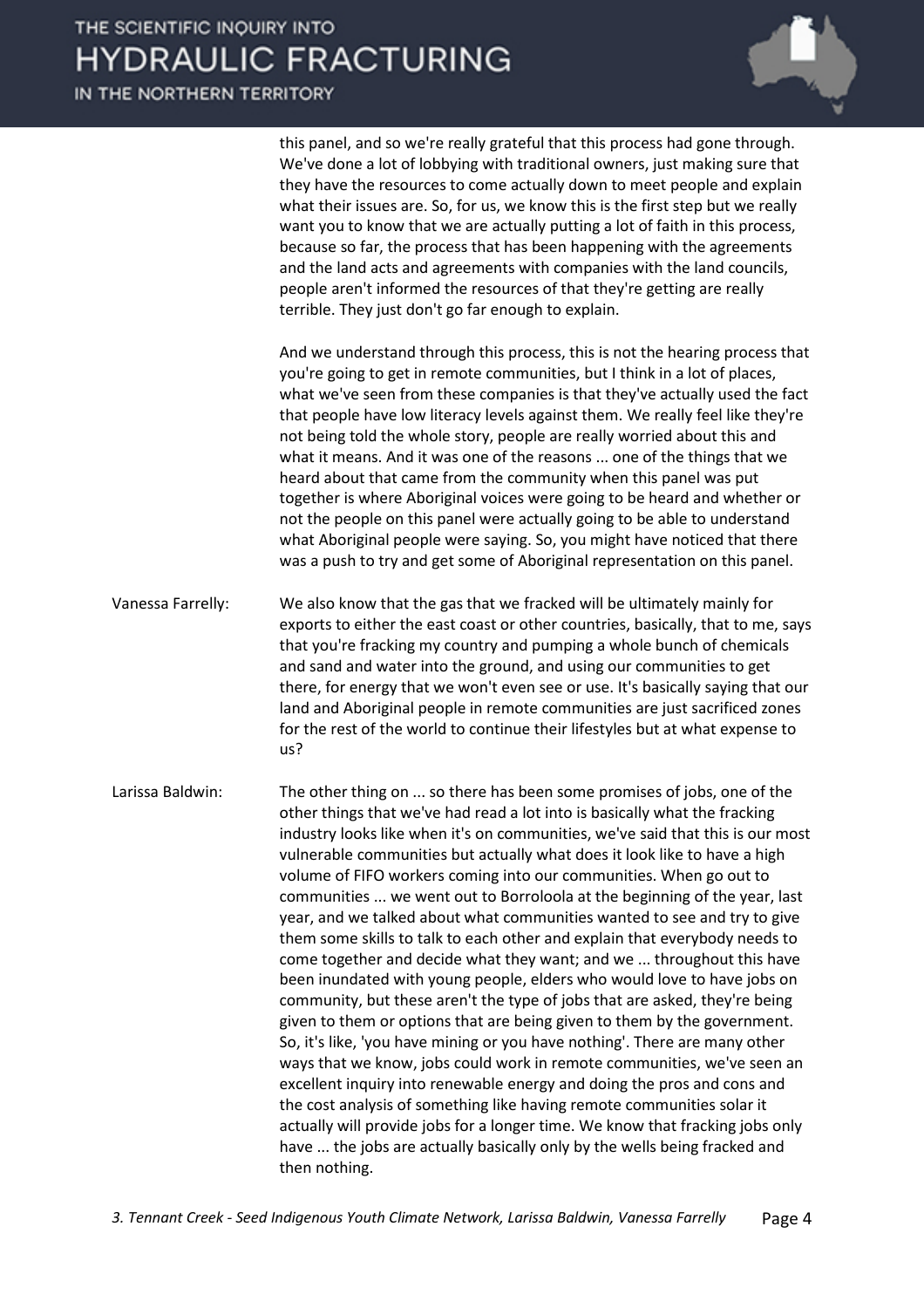IN THE NORTHERN TERRITORY



So one of the other things on jobs is that, we've seen over the last year a huge amount of community support go behind ... so people from country which is ranges coming back on country and one of the reasons we really support this have been working closely with that campaign is that we know that when we talk about mitigation and adaption on climate change, our people have to be front and centre, because right now, that's in the situation that people are living, we're the least readily ... it's going to take us the most to adapt to climate change. Whether that ... the issues with housing and that sort of stuff, and extreme temperature rises, over the last few weeks in the Northern Territory, we've seen a massive wet season. We've had very small wet seasons over the last couple of years, we've seen communities cut off, we have seen people have to get food drops in. Climate change means that these things are going to happen more often, and they're going to be more extreme. The impact on people is going to be greater.

So even if you go back even two years ago, in Elcho Island when we had massive cyclones, we had that community two weeks without being able to get any sort of aid. So, climate change is really going to impact our remote communities, and this isn't like the rest of the country where people are debating about climate change -- when you go out to remote communities, we don't use the language of climate change, we talk about temperature variance. And one of the incredible things that we've talked about is the fact that a lot of old people talk about how they can track through their stories, climate change and temperature variance, and now that they can prove that it's different like you could go out and ... we're not ... lots of people say that we're not scientists, but I believe that we are the first scientists. Through our stories we have the data, we have the information that says that climate change is real and climate change is happening and what is happening now is unprecedented. So, when we go out in the communities and explain to them how climate change happens, people understand that we need to actually play a role in providing and safeguarding our communities from the worst impacts of climate change.

I guess the other thing ... we've pretty much gone through everything ... one of the other things that I want to say to the Inquiry is that we know that there has been an extension of where you're going to go the remote communities, but we feel like they are a bunch of remote communities that haven't been visited in this process, and we'd like to make sure that you get to hear from them as well. While we've touched on a bunch of things that we've heard from our communities, we actually really want to make sure that these people are at the panel so you can talk to them; so we will be doing a lot of work to people and to panels and making sure they transport it there, and you can hear from them directly.

I think one of the other things that people need to know is that there is a lot of anger in Aboriginal communities about these permits and leases and agreements. People have been one, lobbying government, but also there is a lot of legal action being taken because people don't feel like they were aware or that they're unsure ... one of the stories that we've heard is that people, there is an agreement being signed off for lease and the community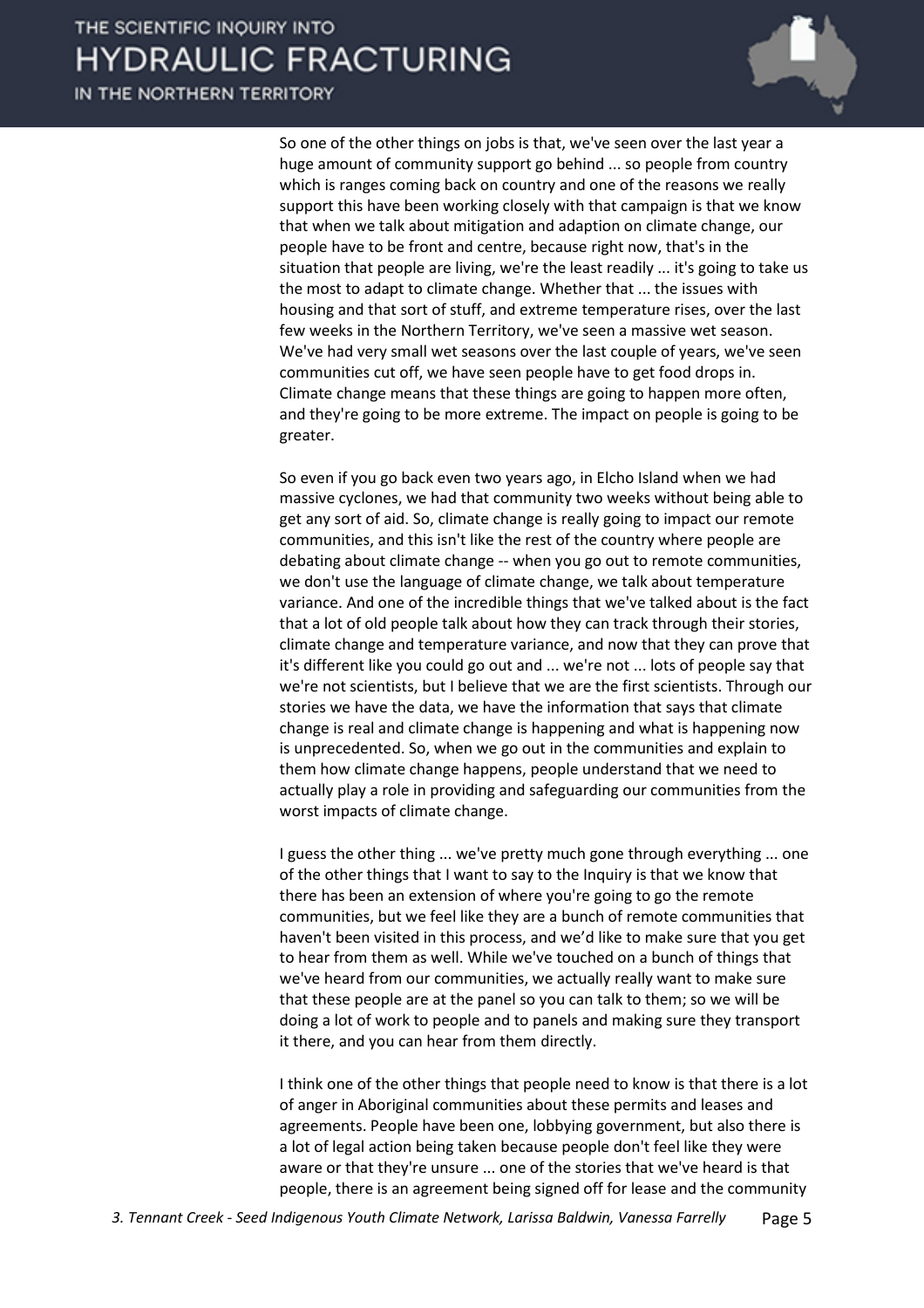|                                  | has been asking who signed it off, and they've got nothing from the land<br>councils to validate this agreement. I don't want to go back too much into<br>that, but you will hear that when you go to one of your visits but that is<br>going through a legal process. So it's just people don't feel like they know<br>about fracking, they don't feel like  they feel like this whole process of<br>getting people to sign agreements and land access agreements has been<br>really  seeing these companies [inaudible 00:16:12] on over communities.<br>People also really concerned about water, obviously, and also really<br>concerned about fracking coming too close to their sacred areas and that<br>sort of thing.                                                                         |
|----------------------------------|-------------------------------------------------------------------------------------------------------------------------------------------------------------------------------------------------------------------------------------------------------------------------------------------------------------------------------------------------------------------------------------------------------------------------------------------------------------------------------------------------------------------------------------------------------------------------------------------------------------------------------------------------------------------------------------------------------------------------------------------------------------------------------------------------------|
| Hon. Justice                     | So over the process of last year, we have seen unprecedented amounts of<br>we've had even police say to us when we've been marching down the<br>streets in Mataranka like they've never seen so many Aboriginal people<br>come out and turn out to a rally and that sort of stuff. And we've had<br>incredible community support, I reckon  I don't think I've seen anything to<br>this level in the NT -- I come from a family of people who work in<br>communities and spend a lot of time working in NT. The amount of people<br>that have been out on the streets talking about this for traditional owners,<br>they really are taking it seriously and we really want to make sure that the<br>government and this Inquiry is committed to listening to us. So that's all<br>from us, thank you. |
| Rachel Pepper:                   | Thank you very much. Can I just open up your presentation to the panel, can<br>I just start off with them the remote communities which you think we<br>should visit that are not listed in the background and issues paper. Which<br>ones have we missed?                                                                                                                                                                                                                                                                                                                                                                                                                                                                                                                                             |
| Larissa Baldwin:                 | We really feel like you should visit Elliott -                                                                                                                                                                                                                                                                                                                                                                                                                                                                                                                                                                                                                                                                                                                                                        |
| Hon. Justice<br>Rachel Pepper:   | Ah, yes, yes -                                                                                                                                                                                                                                                                                                                                                                                                                                                                                                                                                                                                                                                                                                                                                                                        |
| Larissa Baldwin:                 | That you should visit the [inaudible 00:17:29] as well                                                                                                                                                                                                                                                                                                                                                                                                                                                                                                                                                                                                                                                                                                                                                |
| Larissa Baldwin:                 | We have some others, but -                                                                                                                                                                                                                                                                                                                                                                                                                                                                                                                                                                                                                                                                                                                                                                            |
| Hon. Justice<br>Rachel Pepper:   | No, no, go for it.                                                                                                                                                                                                                                                                                                                                                                                                                                                                                                                                                                                                                                                                                                                                                                                    |
| Larissa Baldwin:                 | I can actually just give them to you later.                                                                                                                                                                                                                                                                                                                                                                                                                                                                                                                                                                                                                                                                                                                                                           |
| Hon. Justice<br>Rachel Pepper:   | Alright, that sounds good, if you could send that to the taskforce [crosstalk<br>00:17:42] would be really good                                                                                                                                                                                                                                                                                                                                                                                                                                                                                                                                                                                                                                                                                       |
| Larissa Baldwin:<br>Hon. Justice | The other thing I wanted to say is, we know that we jumped around a bunch<br>of information but we do intend to put in a report that has a lot of I guess<br>links to different, where this evidence is coming from as well -                                                                                                                                                                                                                                                                                                                                                                                                                                                                                                                                                                         |
|                                  |                                                                                                                                                                                                                                                                                                                                                                                                                                                                                                                                                                                                                                                                                                                                                                                                       |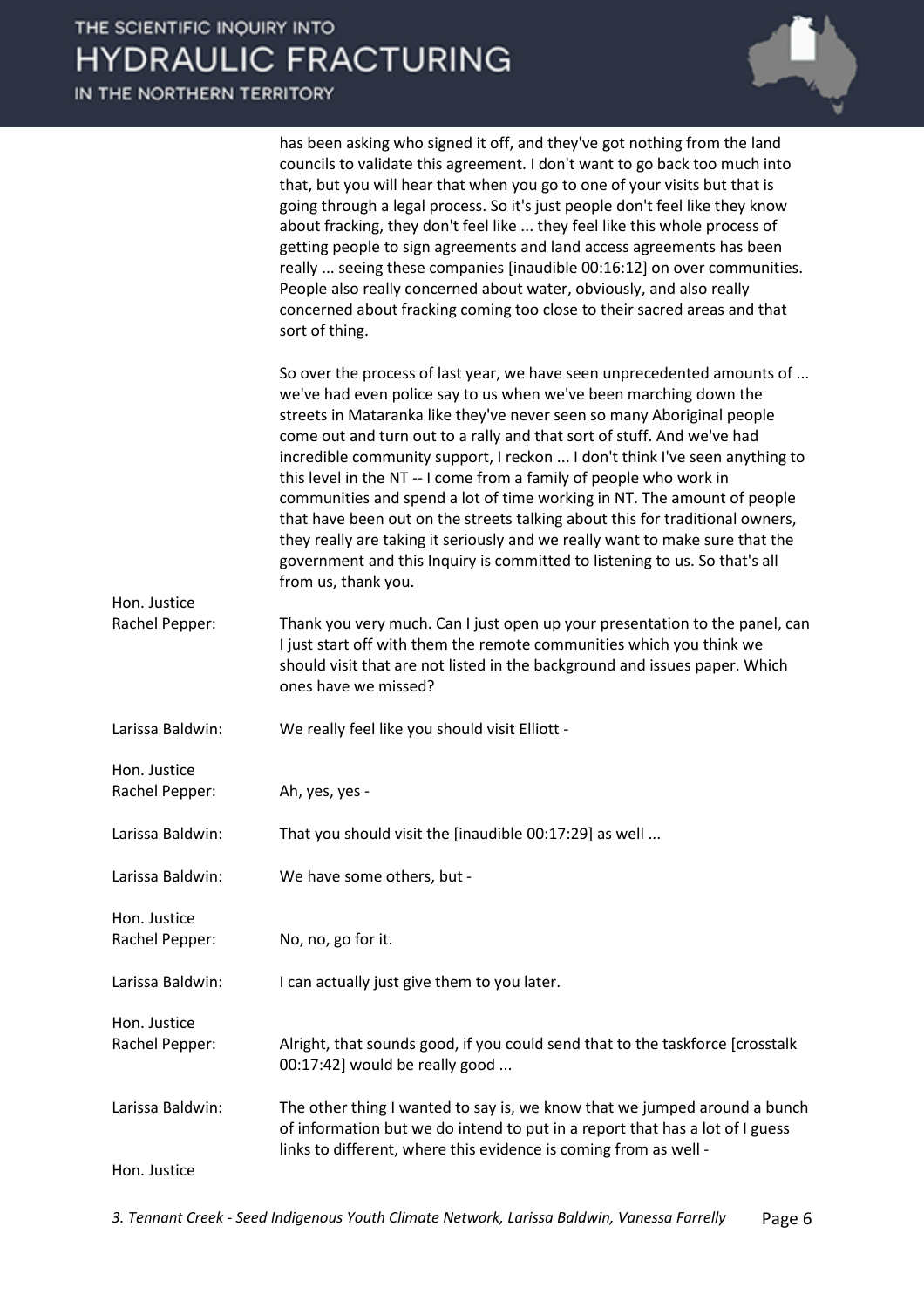#### IN THE NORTHERN TERRITORY

| Rachel Pepper:                   | Excellent, thank you. That would be very, very useful. Thank you very much.<br>So, any questions  yes, Dr. Beck.                                                                                                                                                                                                                                                                                                                                                                                                                                                                                                                                                                                                                                                                                                                                                                                                                                                                                                                                                                                                                                                                                                                                                                                                                |
|----------------------------------|---------------------------------------------------------------------------------------------------------------------------------------------------------------------------------------------------------------------------------------------------------------------------------------------------------------------------------------------------------------------------------------------------------------------------------------------------------------------------------------------------------------------------------------------------------------------------------------------------------------------------------------------------------------------------------------------------------------------------------------------------------------------------------------------------------------------------------------------------------------------------------------------------------------------------------------------------------------------------------------------------------------------------------------------------------------------------------------------------------------------------------------------------------------------------------------------------------------------------------------------------------------------------------------------------------------------------------|
| Dr. Vaughan Beck:                | Just to follow up, mainly on that point, because you said you're going to<br>provide some further information -- you did make mention during your<br>presentation that in the United States, people had to leave their country and<br>you're obviously concerned about possible implications for that in Australia,<br>so if you got any information references to that particular off-country<br>movement, then that would be particularly useful for us thanks very much.                                                                                                                                                                                                                                                                                                                                                                                                                                                                                                                                                                                                                                                                                                                                                                                                                                                     |
| Larissa Baldwin:                 | Yes, we do actually, someone had people come out here from Wyoming as<br>well and explain it. What had happened to them as well.                                                                                                                                                                                                                                                                                                                                                                                                                                                                                                                                                                                                                                                                                                                                                                                                                                                                                                                                                                                                                                                                                                                                                                                                |
| Dr. Vaughan Beck:                | Oh okay, thanks, thank you very much.                                                                                                                                                                                                                                                                                                                                                                                                                                                                                                                                                                                                                                                                                                                                                                                                                                                                                                                                                                                                                                                                                                                                                                                                                                                                                           |
| Larissa Baldwin:<br>Hon. Justice | Yeah, but we can do that.                                                                                                                                                                                                                                                                                                                                                                                                                                                                                                                                                                                                                                                                                                                                                                                                                                                                                                                                                                                                                                                                                                                                                                                                                                                                                                       |
| Rachel Pepper:                   | Sorry, I saw more hands up here  Dr. Ritchie.                                                                                                                                                                                                                                                                                                                                                                                                                                                                                                                                                                                                                                                                                                                                                                                                                                                                                                                                                                                                                                                                                                                                                                                                                                                                                   |
| Dr. David Ritchie:               | Thank you. It's just two things really. There's one, just to reassure you that<br>the committee completely understands that Aboriginal people in all the<br>areas proposed for fracking are actually land owners. So they have not only,<br>it's just their right, as land owners to be completely involved in a number of<br>very important rights one of which is to protect places that are culturally<br>significant. The question I'd like to ask though, is that I got the impression<br>that you felt that not withstanding those rights, the native title represented<br>body of the northern lands council or the central lands council that straddles<br>this part of the world, and that they have been some at least perceived<br>inadequacies in the way that the actual Traditional Owners have been<br>supported. Is that something you feel that the committee should follow up?                                                                                                                                                                                                                                                                                                                                                                                                                                |
| Larissa Baldwin:<br>Hon. Justice | Yeah, I really do, that there's a lot of examples of it that I could touch on,<br>even through the process of what we heard in Tennant Creek that at the<br>moment that JEMENA is talking traditional owners and today in the paper,<br>an article has come out on ABC, with the land trust talking about the fact<br>that they weren't told that fracking was going to go through this pipeline.<br>They're very worried about the impacts of fracking and I feel like that people<br>have been dishonest with them. I think that this panel can really, I guess<br>shine a light on the fact that this process hasn't been done properly and that<br>maybe, I don't know, like how its fixed through the Land Council and that<br>sort of stuff, but more resourcing needs to go into some sort of quality<br>assurance about what is being said to  they like the fact that there's no<br>translators and that sort of thing in communities as well as a huge issue. But<br>just like a lot of the companies have also said that they can't explain to<br>people what  because you can't, you can't explain like upfront what the<br>shale gas field would look like, of the McArthur basin, but that doesn't mean<br>you don't explain to people what a shale gas field is, and that's what's been<br>happening. So, yeah - |
|                                  |                                                                                                                                                                                                                                                                                                                                                                                                                                                                                                                                                                                                                                                                                                                                                                                                                                                                                                                                                                                                                                                                                                                                                                                                                                                                                                                                 |

Rachel Pepper: Yes, Jane Coram.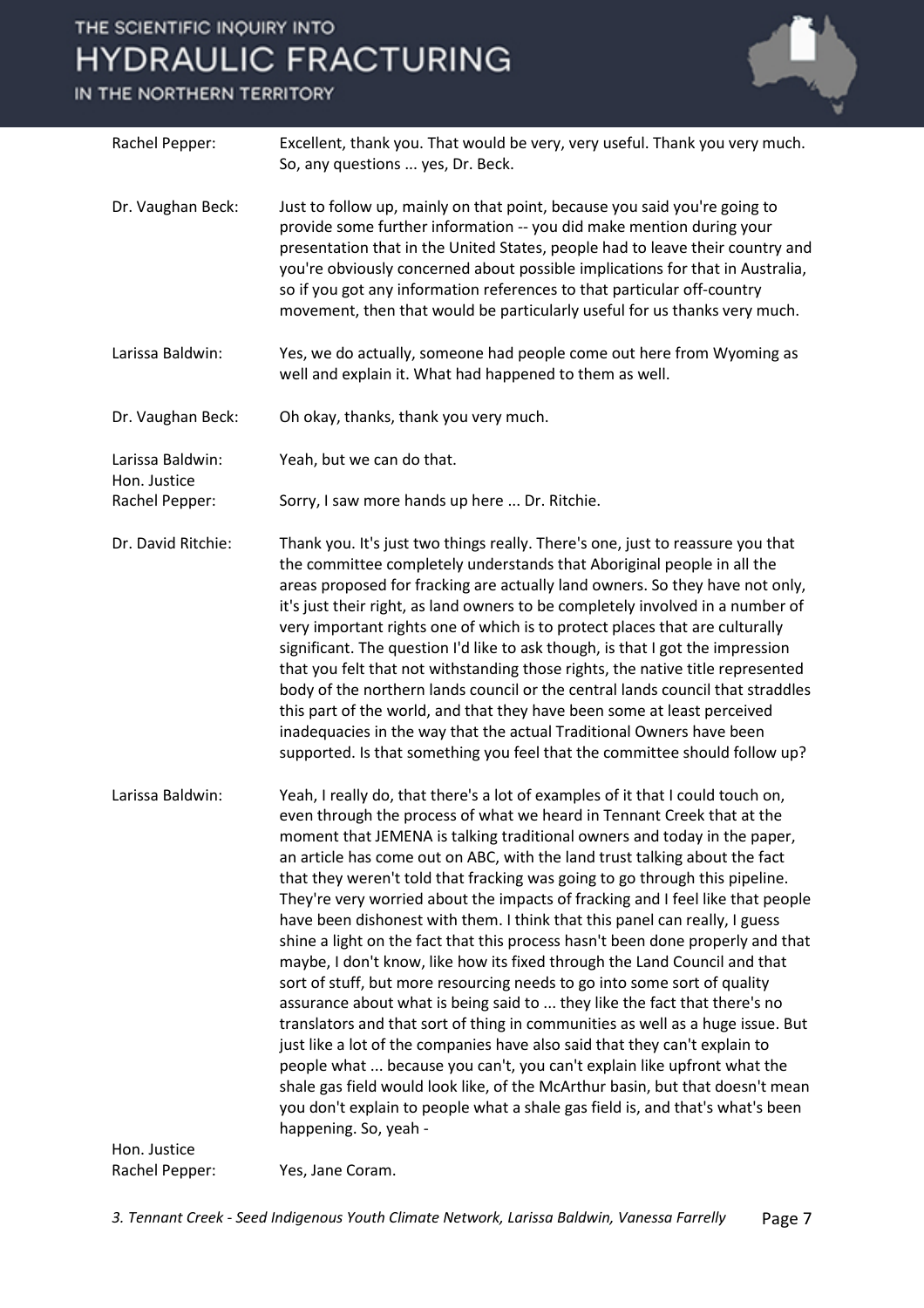| Ms. Jane Coram:                | Going back to the panel's consultations with their sort of particular remote<br>communities, do you think there's been enough time allowed for<br>consultations process because we've heard some other paper suggest that<br>there isn't enough time for word to get around and for people to consider<br>the issues?                                                                                                                                                                                                                                                                                                                                                                                                                                                                                                                                                                                                                                                                                                                                                                                                                                                                                                         |
|--------------------------------|-------------------------------------------------------------------------------------------------------------------------------------------------------------------------------------------------------------------------------------------------------------------------------------------------------------------------------------------------------------------------------------------------------------------------------------------------------------------------------------------------------------------------------------------------------------------------------------------------------------------------------------------------------------------------------------------------------------------------------------------------------------------------------------------------------------------------------------------------------------------------------------------------------------------------------------------------------------------------------------------------------------------------------------------------------------------------------------------------------------------------------------------------------------------------------------------------------------------------------|
| Larissa Baldwin:               | I think there hasn't been enough time to get  like it typically takes us, once<br>we're actually in a community, a week to bring people together, to let<br>people know to make sure we got all the people that we need there, and so<br>it's a little bit of like actually going before a meeting and making sure people<br>are aware about it, people have limited connectivity to phones and internet<br>and that sort of stuff. There's a way when you're in that space, you don't<br>typically know what day it is, do you know what I mean? So, for us to go into<br>communities, we need to do a lot of prep work and I think that that  like<br>it's not good enough to just rely on MLA to send out through their officers to<br>put you dealing with people that have low literacy levels, and you're dealing<br>with communities that may not even speak English. So, is the material, is the<br>awareness able to get to them, in their language that they're speaking? Is a<br>huge issue and a huge barrier.                                                                                                                                                                                                    |
|                                | I think also that the panel should actually work with organisations that<br>actually are good and have shown that they have proven to work with<br>communities like health centres and that sort of stuff, that's a very easy way<br>to let people know that stuff is happening in their communities like<br>Centrelink. Those like  I guess organisations that people come into contact<br>with when they're living in remote communities. So, we think that one<br>that could be better, but also in terms of actually when you're going out into<br>community, making sure you have translators, because I asked the other<br>day, but making sure that  people are aware what sort of information that<br>you're asking for, because the issues reported is big and it's being extended<br>and it's great, but people don't know that these are the things that they<br>need to talk to. And I think that's  if you're not allowing people to speak to<br>the things that you're actually looking at, then that's a huge issue. And<br>maybe then you seem like you leave the community like, 'oh, they're okay<br>with it', but actually if you're asked about a bunch of other things that they<br>don't agree with us. |
| Hon. Justice<br>Rachel Pepper: | Yes, Doctor Andersen.                                                                                                                                                                                                                                                                                                                                                                                                                                                                                                                                                                                                                                                                                                                                                                                                                                                                                                                                                                                                                                                                                                                                                                                                         |
| Dr. Alan Andersen:             | Just got a question following up your comment about how little progress<br>there has been in closing the gap on indigenous disadvantage and just<br>wondering your thoughts on if all the concerns that you've talked about now<br>were addressed, and if the gas industry were to proceed and part of that<br>was a commitment to reinvest funds into indigenous communities to help<br>close the gap, what are your thoughts on how that should happen, what<br>should be done?                                                                                                                                                                                                                                                                                                                                                                                                                                                                                                                                                                                                                                                                                                                                             |
| Larissa Baldwin:               | I think generally, where we are right now is actually making the problem<br>worse. So right now, anything that needs to go into communities whether<br>it's health, housing, or education, sporting -- all these things rely heavily on<br>mining, and that creates a power dynamic so if you're asking people, if                                                                                                                                                                                                                                                                                                                                                                                                                                                                                                                                                                                                                                                                                                                                                                                                                                                                                                            |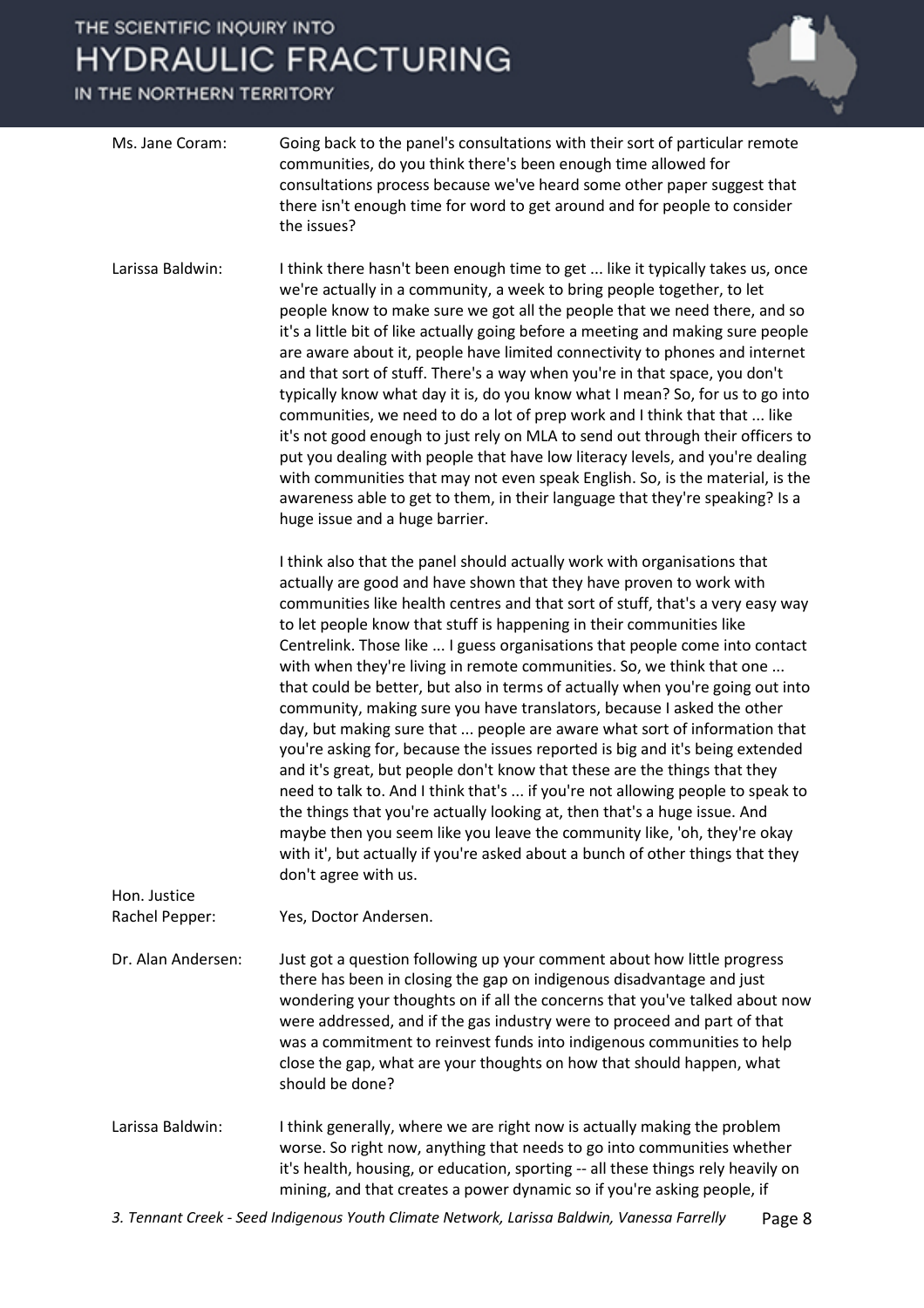IN THE NORTHERN TERRITORY



people need basic services and you're saying that they're going to get them from the mining industry, then what you're asking them to do is weigh these basic services up for these type of jobs on [inaudible 00:24:37] ... we know that this ... we've seen reports over and over again saying that the royalties that come from mining into communities are usually heavily controlled by mining companies and that's not a good thing. We've seen that create divisions in community. I think that what we need to see more ... I know, we say this, we work as a climate organisation, and we say that we need to keep all the fossil fuels on the ground, but when we go out into communities, we're absolutely as young Aboriginal people understand economic disadvantage. We never go into communities saying, 'we're antimining', we don't talk badly about mobs that accept mining on country, because we know we need that money to come in. We understand the complexity there.

But the fracking industry from my personal perspective is too risky. And I think that's not proven in Australia, why you'd take the risk on our remote communities to see whether it works. I don't think it should be tested in the Northern Territory because these are our most vulnerable communities. There are issues here that are going to be exacerbated because of this mining, because of climate change. So, I think it's just one of those things we have to draw a hard line there are our royalties from mining, but I don't think that that's going to close the gap. I don't think that can be ... to my mind, I think what needs to happen is that government actually need to involve Aboriginal and Torres Strait Islander people in the process, because right now, people are doing things to us, not with us - and that is why a lot of these programmes are not working.

- Vanessa Farrelly: Also, there's no other community in Australia, you have to make the choice between basic education, health and housing, only at the expense of selling their land off and destroying their country that present us the only option to Aboriginal people and that's just not fair.
- Larissa Baldwin: And we also, from a perspective of a climate organisation, but because we've done ... we didn't come into the northern territory with a stance of wanting a ban on fracking - we do support a ban on fracking - we got there because communities have said time and time again, 'I just want it banned'. They don't want to be humbugged by these companies who keep coming out and saying, 'no, we know if you have a land trust you can say no to someone and they can't come back for six years', but if you've made title agreements then the next company that comes along that wants to frack, you have to do these process all over and over again, and it's not fair.

Audience: You know, just asking for you to speak up, you know you've just got a text they can't hear on the live screen [crosstalk 00:27:05] Hon. Justice Rachel Pepper: Yeah, we are having technical difficulties, I think due to the mobile coverage which keeps dropping in and out, which I think everybody in this room has currently been experiencing. I understand that's a problem that's been ongoing now for a period of days and there's not much

we can do about that, I'm afraid.